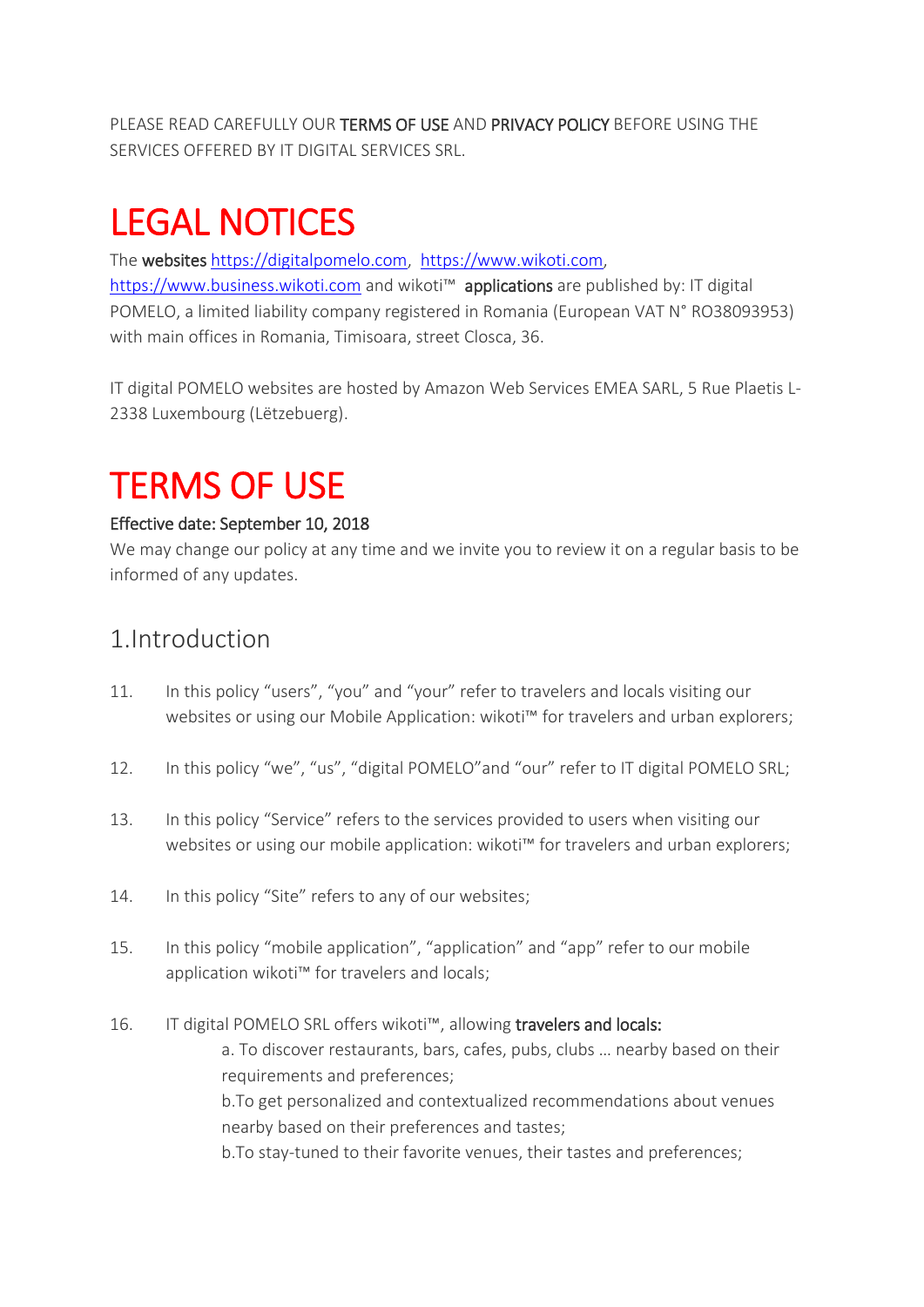- 17. This document informs you about our Terms of Use of our websites and our application wikoti™ for travelers and urban explorers;
- 18. This Terms of Use and the Privacy Policy (accessible at [https://wikoti.com\)](https://wikoti.com/) constitute your agreement with IT digital POMELO SRL. You should not use our websites and/or mobile applications if you do not agree with all or some of the terms of this agreement;
- 19. The use of the Service is only permitted for private, non-commercial purpose. If you are a business owner or a business manager using the application wikoti™ for business, you should refer to our Terms Of Use For Business available at: [https://www.business.wikoti.com;](https://www.business.wikoti.com/)
- 20. By registering for and/or using the Service in any manner, including but not limited to visiting or browsing the Site, you declare and acknowledge having fully read and agree to all of the terms and conditions contained in our Terms of Use and in our Privacy Policy.

#### 2.Service scope

- 21. The Service allows you to search and discover venues (restaurants, bars, cafes, pubs, clubs…) on the spot based on your requirements and preferences, as well as to contact businesses, book seats and get directions to reach the venue you have selected;
- 22. The Service allows you to get personalized recommendations based on your preferences and tastes;
- 23. The Service allows you to be notified when relevant offers to your preferences and expectations are available nearby;
- 24. As a user you are invited to provide feed-back about your experience in venues you have visited;
- 25. Features can be updated, added or removed at any time: [https://wikoti.com](https://wikoti.com/) provides additional information about features and use cases.

#### 3.Free Service

31. The Service and the Site are accessible to all eligible users for free. If you use a mobile device, please be aware that your carrier's normal rates and fees will still apply.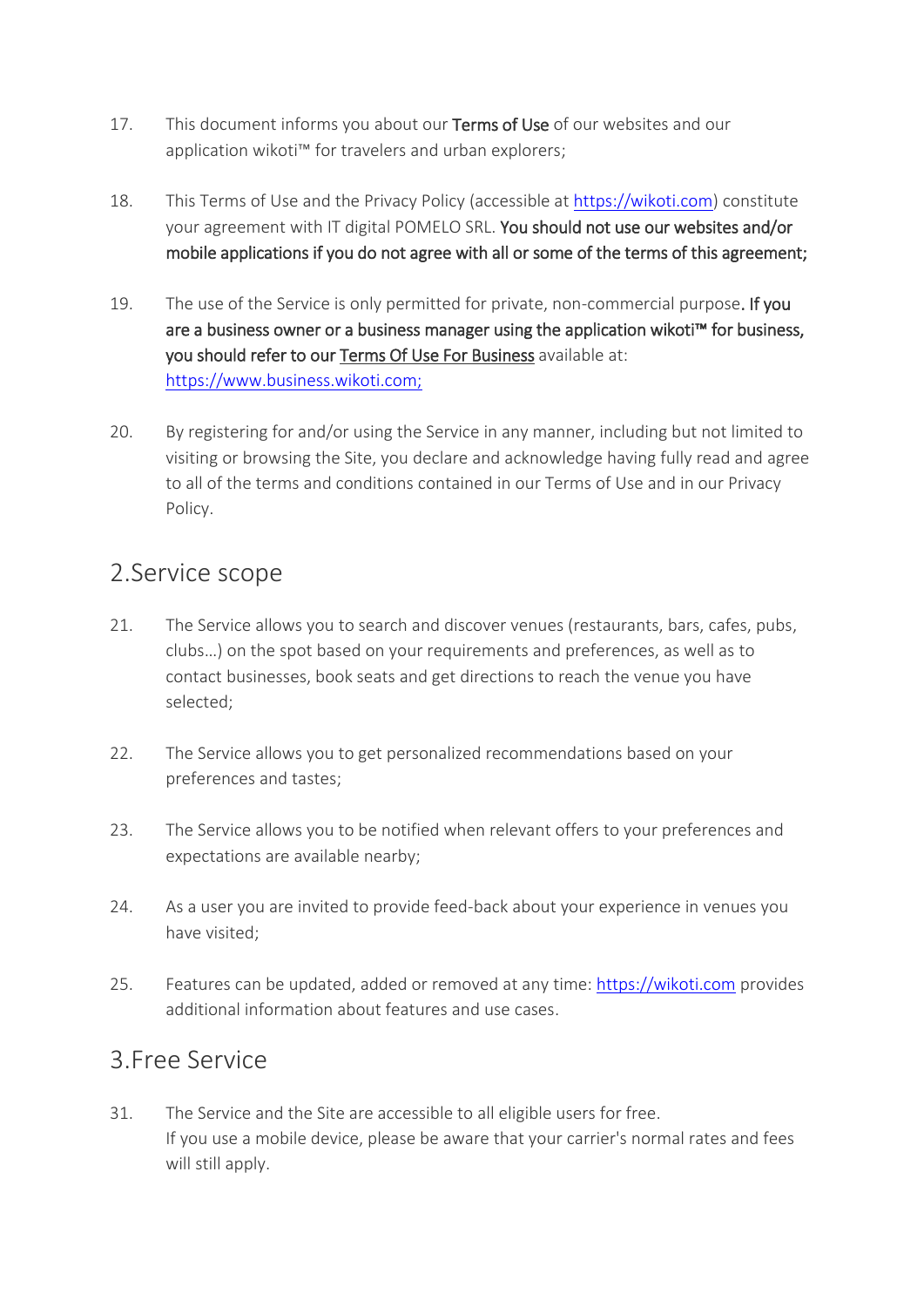# 4.Eligibility and Access to Service

- 41. To use the Service, you need to be at least 12 years old;
- 42. The Service doesn't require any registration but allows account creation. In case you create an account, you should not create any account for anyone other than yourself and should provide a valid email address.

### 5.Prohibited actions

- 51. The Site and Mobile Application content as well as the software infrastructure used to provide such content, belongs to digital POMELO. You agree not to modify, copy, distribute, make available, publish, license, sell or resell any information, software, products or services obtained from or through the Site/Service and Mobile Applications;
- 52. By using the Service, you commit:

-to not use it for illegal, illegitimate or fraudulent purposes;

-to provide fair and honest feedback (customer review) about your experience in a given venue;

- to not submit reviews, comments or ratings for which you are being compensated in any manner, or for your own restaurant or any restaurant of your employer, friend, relative;

-to not provide comparative reviews by naming or referring to other venues when providing your feed-back;

-to provide fair and honest rating to a venue you have visited;

-to review and rate only venues you have visited. We keep the right to remove feedback (reviews and ratings) from users not having visited the venue they review;

-to not provide inaccurate, illegal, inappropriate, discriminatory, sexist, racist,

obscene, pornographic, offensive, defamatory or vulgar inputs, when providing shared content like customer feed-back (e.g. reviews) or when creating your own content like personalized filters and channels;

-to not add websites, hyperlink links, URLs, email addresses or telephone number in the feed-back you provide (reviews);

-to not establish an invisible link to the Site;

-to not spam;

-to not harvest or scrape, alter content from the Service;

-to not introduce script, software or viruses;

-to not copy and not reuse any software developed by digital POMELO for the Site, mobile application and for providing the Service;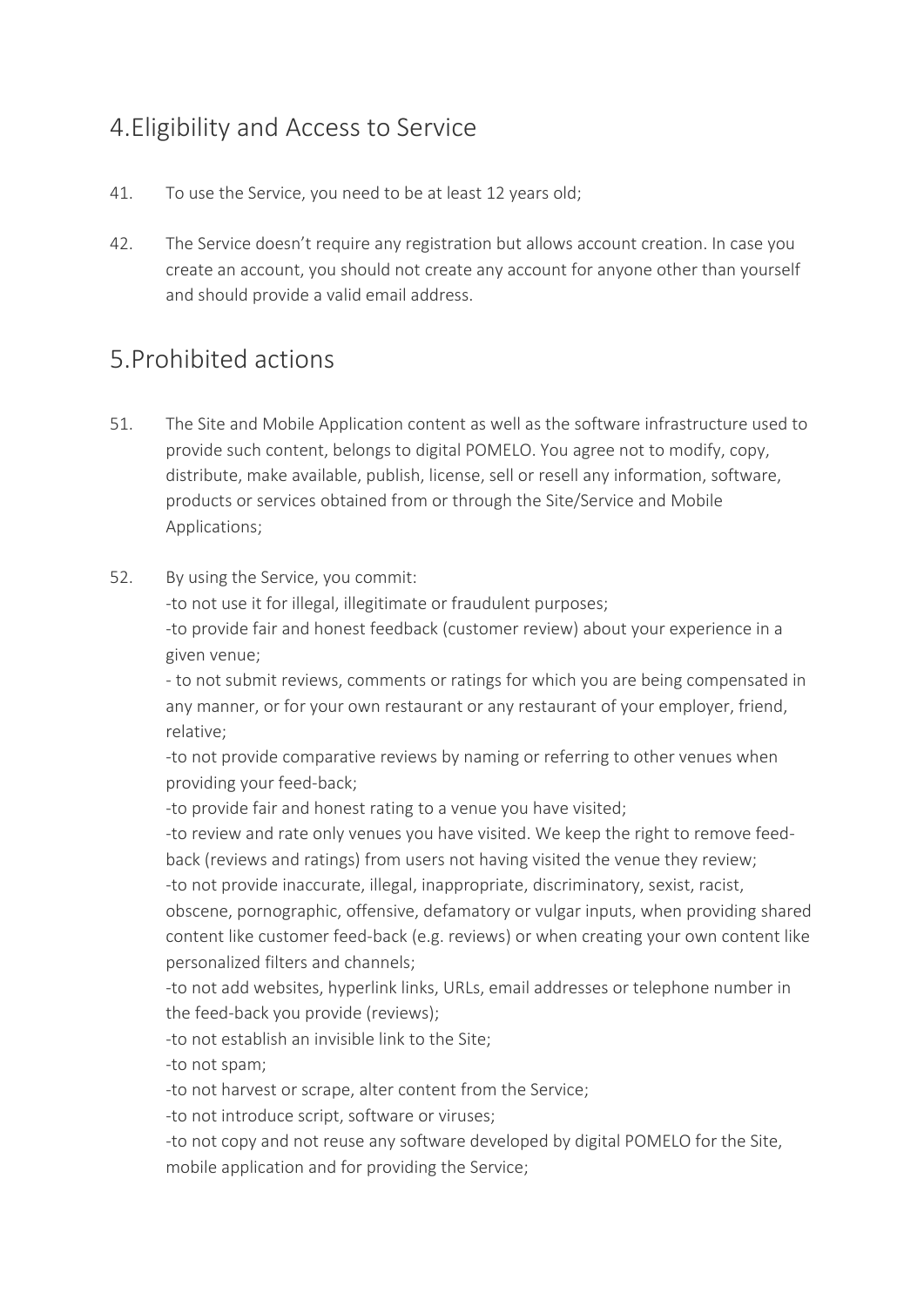-to not take any action that creates unreasonable or disproportionate load on our Site, Service and our technical infrastructure; -to not use manual or automated software to simulate real users;

- 53. We may check and monitor user inputs (e.g. reviews, channels …) to identify any violation of our Terms Of Use;
- 53. In case of non-respect of our Terms Of Use, we may suspend, limit, or remove access to our Service without any right for the user to claim for any compensation or prejudice.

# 6.Third party services

61. When visiting the Site and/or using the Service, you may get access to external links like websites, services or resources on the Internet (for example a venue website, a Google service…); digital POMELO is not responsible or liable for the content of such external resources and you acknowledge that you access to the third-party websites at your own risk.

# 7.Intellectual Property

71. All elements (like brand, design, text, hyperlinks, logos, images, videos, sounds, software, screen lay-out, databases, codes …) in the Site/Mobile Application are protected by national and international intellectual property law and remain the sole property of digital POMELO.

# 8.Liability

- 81. Despite all our efforts, we cannot guarantee that the information displayed in the Site/Mobile Application is 100% accurate, therefore some venue description may not be up to date or may not reflect the reality. Site and Mobile Application content is provided "as is". Users are invited to do any relevant check before going to a venue listed, recommended or suggested by the Service;
- 82. You expressly acknowledge that text, photos and videos displayed in the Site/Mobile Application are not contractual;
- 83. In addition, the searching and recommending algorithms we have developed, as well as the data set we used may content some errors and we cannot guarantee you will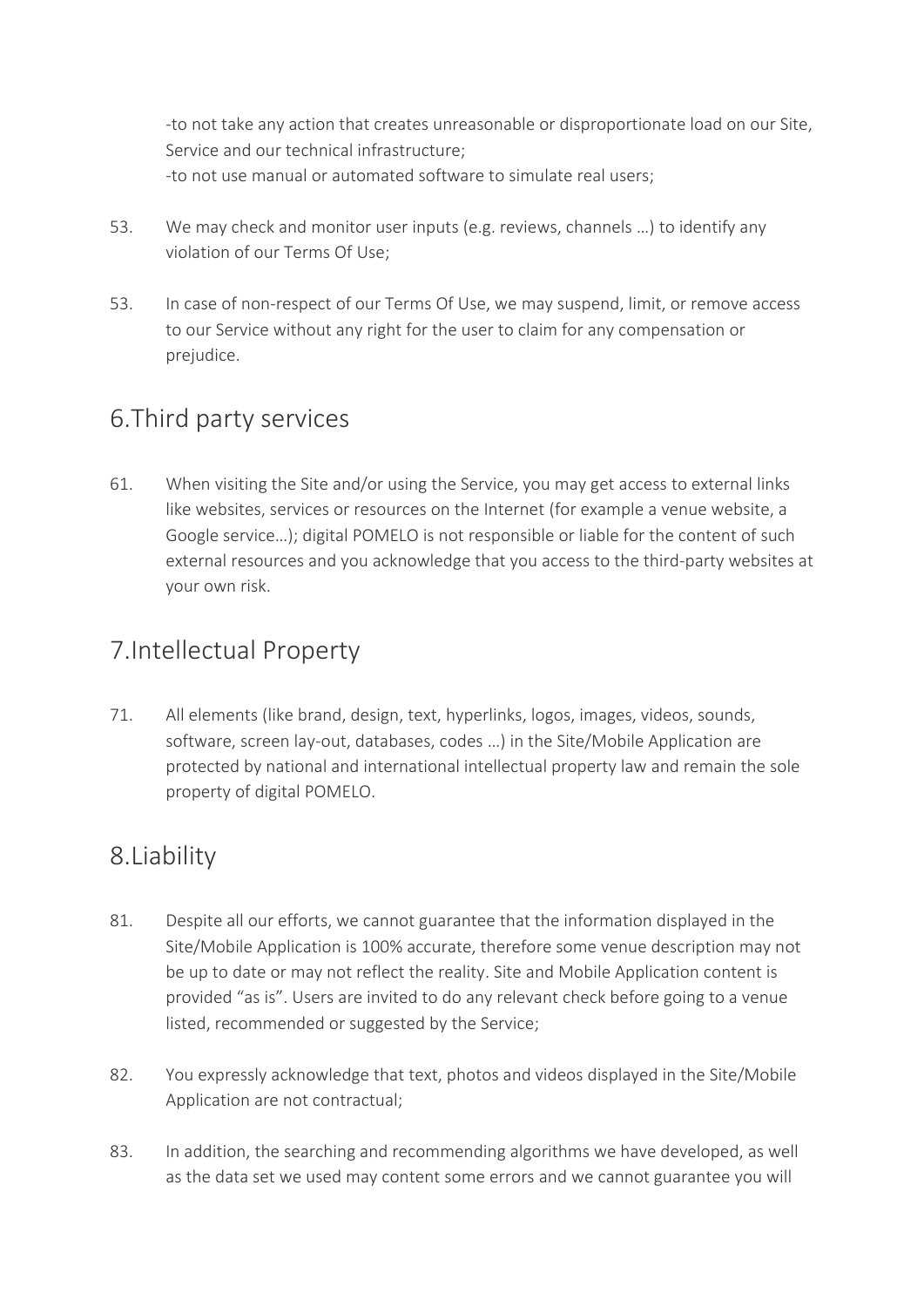get full satisfaction by going to a venue discovered and/or recommended when using our Service;

- 84. All liability of digital POMELO, its directors, employees, contractors, partners, arising for any loss suffered by using the Site/Service is expressly excluded to the fullest extent permitted by law. In case a competent jurisdiction or court determines that the liability of digital POMELO, its directors, employees, contractors, partners has arisen, then the total amount of such liability shall be limited in aggregate to fifty euros (50 $\varepsilon$ );
- 85. Indirect losses or damages, loss of actual or anticipated profits, loss of revenues, loss of goodwill, loss of data, loss of anticipated or actual savings, additional expenses or cost incurred are formally excluded from digital POMELO liabilities;
- 86. Service is provided on best effort bases. We cannot be held responsible for any incident (for example: internet or connectivity issues) impacting the Service availability and/or performance and cannot commit that our Service is error-free. You explicitly acknowledge and agree to use the Service at your own risk and under your sole responsibility.

#### 9.Changes to the Terms Of Use

- 91. We may update our Terms Of Use from time to time. We will notify you of any changes by updating the new policy on our website and will notify you by sending you an email and/or sending you an InApp message and/or posting a notice in our website.
- 92. You are advised to review this policy periodically for any changes. Changes to this policy are effective when they are posted on this page and revised date in updated.

#### 10.Applicable Law

- 10.1 The applicable law is the Romanian law;
- 10.2 In case we translated that terms of use in other languages, the English prevails.

#### 11.Privacy Policy

You will find our Privacy Policy to protect your privacy in our websites: [https://www.wikoti.com](https://www.wikoti.com/) and [https://www.business.wikoti.com](https://www.business.wikoti.com/)